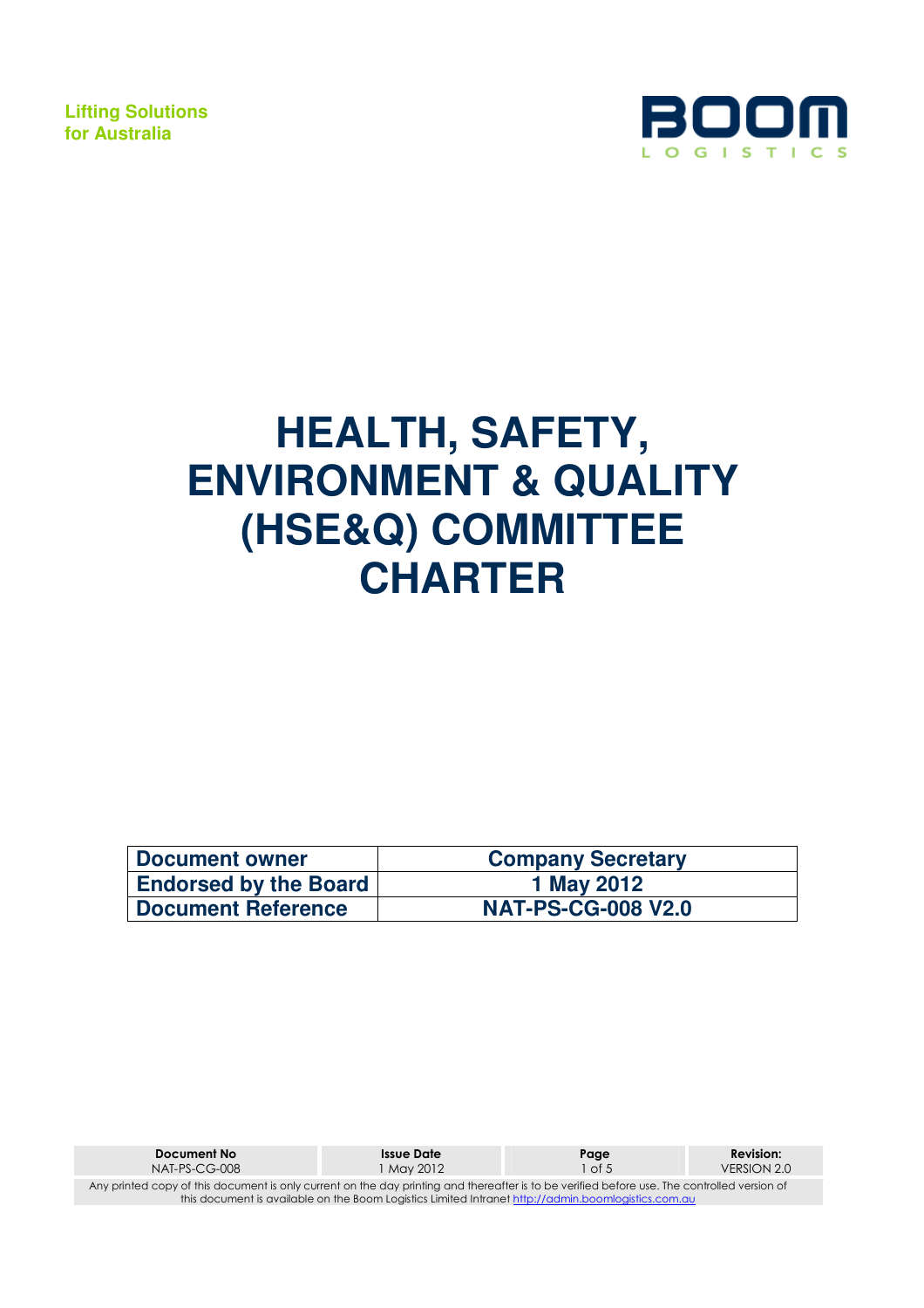

# **HSE&Q COMMITTEE CHARTER**

# **1. Purpose of the HSEQ Committee**

The purpose of the Committee is to assist the Board of Directors of Boom Logistics Limited and its subsidiaries (**Boom**) to discharge the Board's governance responsibilities in respect of health, safety, environment and quality matters (**HSEQ Matters**) by monitoring and supporting Boom management through exercise of the activities of the Committee set out in this Charter.

The scope of the Committee is limited to monitoring and supporting Boom management processes connected with HSEQ Matters and does not extend to the provision of technical or operational assurances or approval of management proposals or decisionmaking.

# **2. Activities of the HSEQ Committee**

The Committee will perform the following activities.

# **a. Review the ongoing health and safety performance of Boom and monitoring its effective health and safety management.**

This will include:

- **Reviewing the performance of Boom management in developing and maintaining** a safety culture.
- Monitoring Boom's compliance with HSEQ statutory requirements and the performance of any necessary action in accordance with its compliance strategies as developed and implemented by management.
- **•** Reviewing HSEQ policies, objectives and targets and reporting to the Board on Boom's performance as measured against stated objectives including continually improving HSEQ performance.
- Monitoring the management review process to assess the capacity, suitability, and effectiveness of Boom's management system, planning arrangements and resources to meet its HSEQ needs and compliance obligations.

#### **b. Receive and consider information relating to HSEQ Matters.**

The Committee will receive and review:

- the HSEQ Monthly Report published by the General Manager HSEQ (**GM HSEQ**),
- **F** reports concerning serious HSEQ incidents within Boom,
- reports of independent audits and reviews of how HSEQ policies and processes are being implemented and their effectiveness,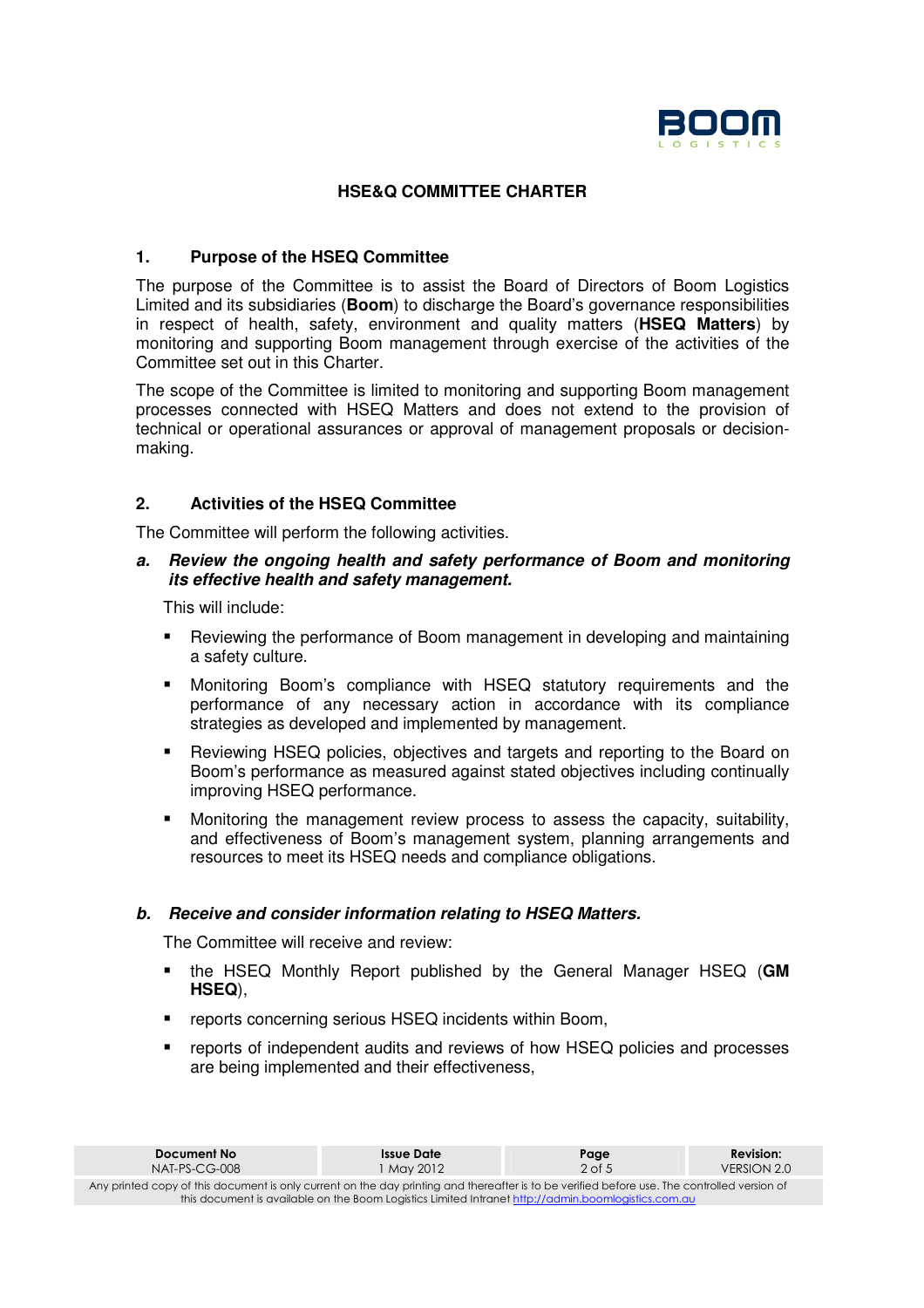

- **•** reports from management reporting on the material and emerging HSEQ trends and risks and considering the risk management strategies and controls to manage these,
- advice and recommendations from the Boom Safety Leadership Team on health and safety matters, and
- Other information the Committee may request from management.

# **c. Consider information relating to HSEQ hazards and risks within Boom.**

This will include:

 Being aware of the leading or critical HSEQ hazards and risks associated with Boom's activities by reviewing and considering information provided to it.

#### **d. Consider the systems, processes and resources through which HSEQ hazards and risk are eliminated or controlled.**

This will include:

- **Developing knowledge of Boom's HSEQ strategy, management systems,** processes and tools.
- **EX Considering and where appropriate, reporting to the Board on the adequacy of** resources of management to effectively manage HSEQ issues and to achieve compliance with legal obligations.
- Considering and where it considers appropriate, reporting to the Board on the adequacy of resources of management to provide all necessary HSEQ learning and development programs to employees.

# **e. Consider information and recommendations provided by management regarding strategic or significant matters.**

This will include:

- The Committee will regularly report to the Board on its activities, including monitoring management's compliance with regulations and with Boom policies.
- Requesting any further information or consideration to be undertaken by management in relation to any HSEQ Matter in support of the Committee's role to monitor and provide support to Boom management processes.
- The Committee may make recommendations to the Board on HSEQ Matters which may have strategic, business or reputational risks for Boom.

# **3. Composition of the Committee**

• The Committee shall comprise a minimum of (2) two non-executive directors and the Chief Executive Officer;

| Document No                                                                                                                                  | Issue Date | Page       | <b>Revision:</b> |  |  |
|----------------------------------------------------------------------------------------------------------------------------------------------|------------|------------|------------------|--|--|
| $NAT-PS-CG-008$                                                                                                                              | 1 Mav 2012 | $3$ of $5$ | VERSION 2.0      |  |  |
| Any printed copy of this document is only current on the day printing and thereafter is to be verified before use. The controlled version of |            |            |                  |  |  |
| this document is available on the Boom Logistics Limited Intranet http://admin.boomlogistics.com.au                                          |            |            |                  |  |  |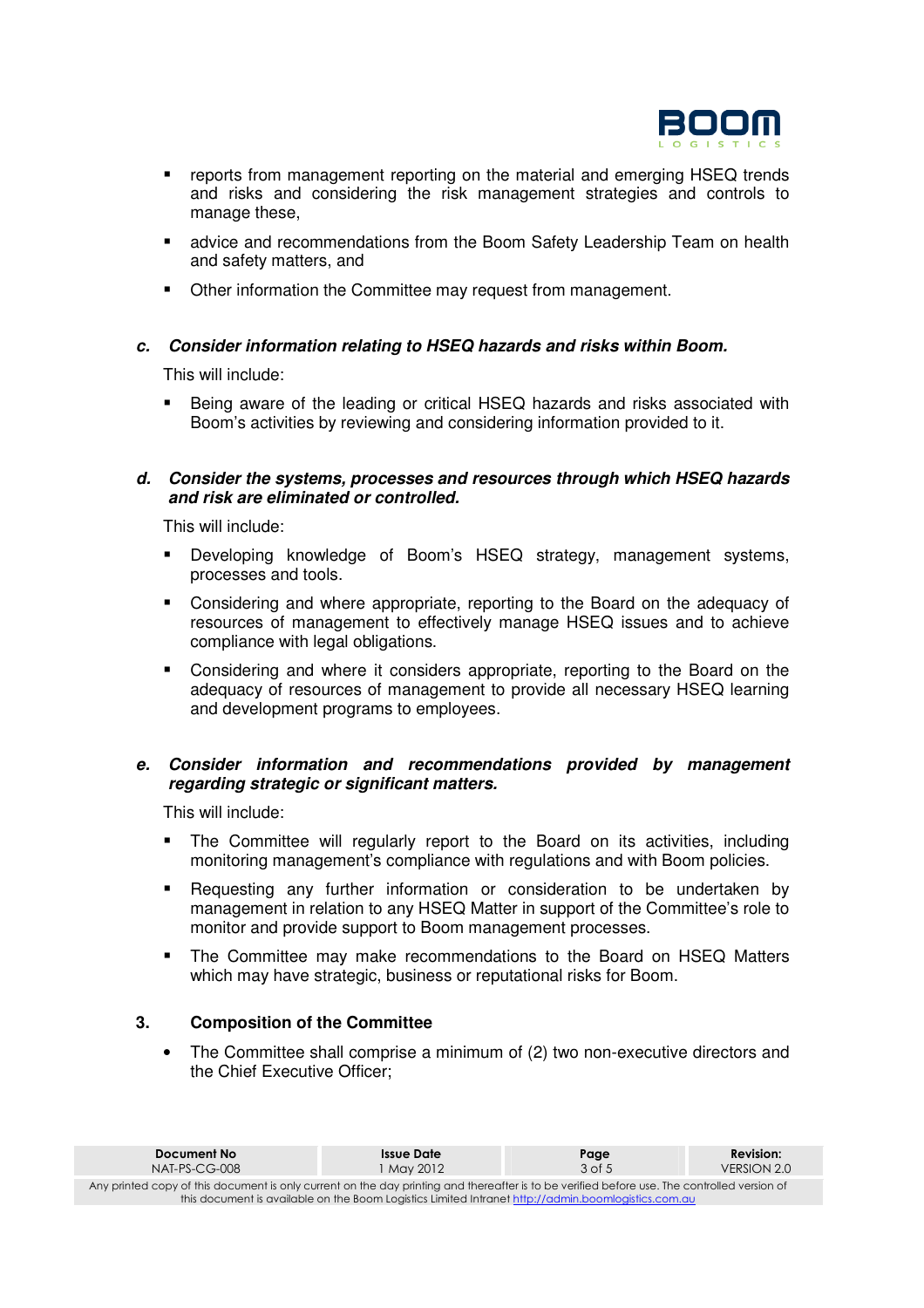

- Committee membership shall be recommended to the Board by the Committee Chair;
- The Chairman of the Committee will be the appointed Chairman of the Board of Directors.

# **4. Meetings and Committee Process**

#### **4.1 Meeting Frequency**

The Committee will meet as frequently as required but not less than 4 times a year.

#### **4.2 Quorum**

A quorum will comprise of any two independent Non-executive Director team members. In the absence of the Chairman or appointed delegate, the members shall elect one of their number as Chairman of that meeting.

# **4.3 Agenda**

- The Committee will develop and agree on any standing agenda items.
- The Chairman, with the assistance of the Secretary, will develop the agenda for each meeting and include any other matters deemed to be relevant to the particular meeting.

# **4.4 Notice**

A notice of each meeting confirming the date, time, venue and agenda shall be distributed to each member of the Committee at least 5 working days prior to the date of the meeting. The notice of meeting will include the relevant supporting papers for the agenda items to be discussed.

# **4.5 Attendance**

The Committee may extend an invitation to any person to attend all or part of any meeting of the meeting which it considers appropriate.

#### **4.6 Authority**

- The Committee has the authority to mandate any special investigations it deems necessary and to obtain advice from employees within Boom or from appropriate external advisors, subject to approval of the Board.
- The Committee has no authority to approve any policy or procedure relating to a HSEQ Matter. However, the Committee may endorse or reject a recommendation made by management in relation to a HSEQ Matter for further consideration and approval by the Board.
- Decisions will be made by a majority of members attending the meeting.

#### **4.7 Minutes**

• Minutes of meetings and any decisions made by the Committee shall be recorded and kept by the Secretary.

| Document No                                                                                                                                  | Issue Date | Page     | <b>Revision:</b> |  |  |
|----------------------------------------------------------------------------------------------------------------------------------------------|------------|----------|------------------|--|--|
| $NAI-PS-CG-008$                                                                                                                              | May 2012   | $4$ of 5 | VERSION 2.0      |  |  |
| Any printed copy of this document is only current on the day printing and thereafter is to be verified before use. The controlled version of |            |          |                  |  |  |
| this document is available on the Boom Logistics Limited Intranet http://admin.boomlogistics.com.au                                          |            |          |                  |  |  |